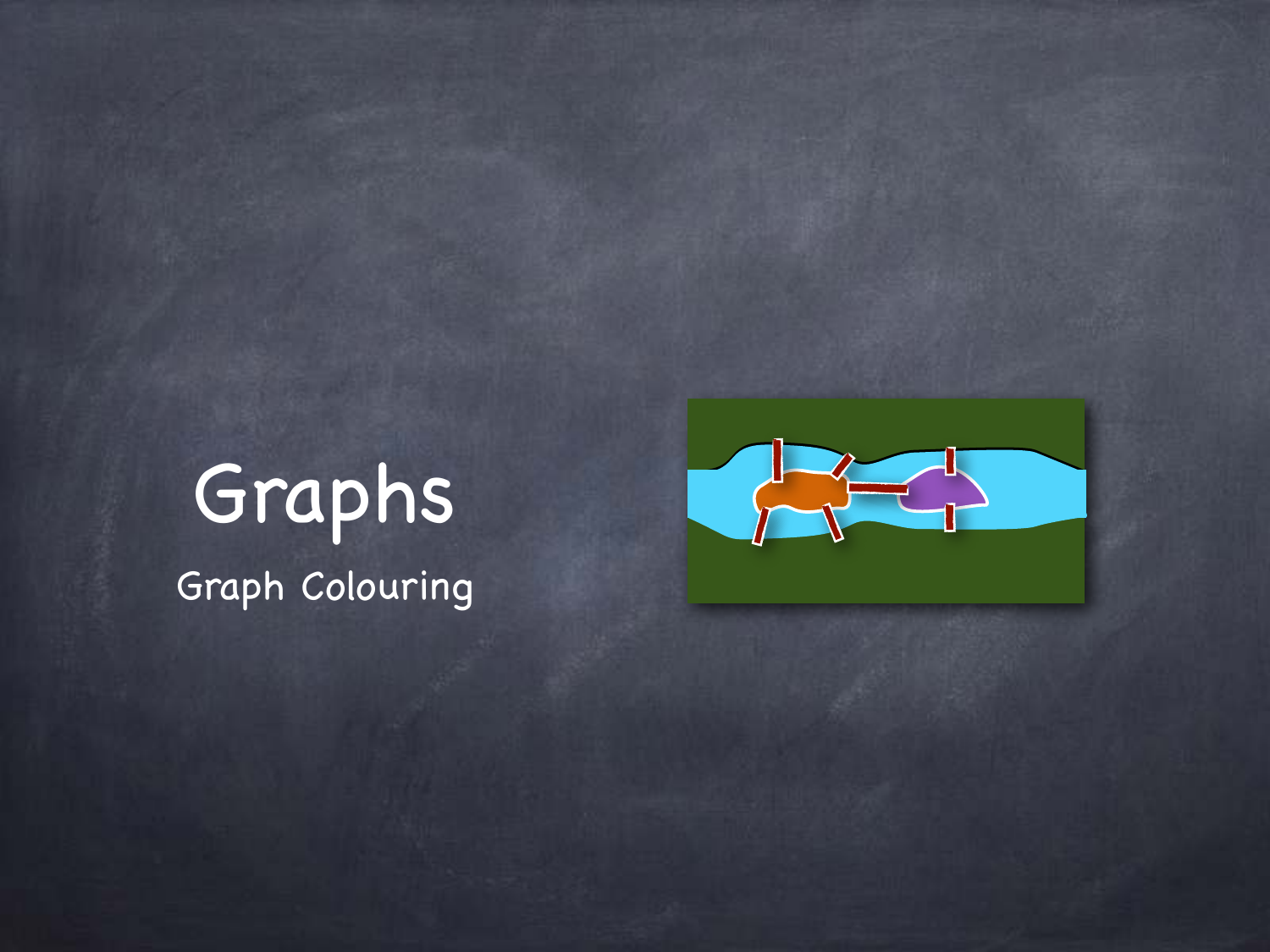## Graph Colouring

Recall bi-partite graphs





We can "colour" the nodes using 2 colours (which part they are in) so that no edge between nodes of the same colour

More generally, a **colouring** (using k colours) is proper if there is no edge between nodes of the same colour

**& k-colouring:** a function  $c : V \rightarrow \{1,..,k\}$  s.t.  $\forall x,y \in V \{x,y\} \in E \rightarrow c(x) \neq c(y)$ 

The least number of colours possible in a proper colouring of G is called the **Chromatic number** of G,  $\chi$ (G)  $\circ$  G has a k-colouring  $\leftrightarrow \chi(G) \leq k$ Colouring is Upper-bounding  $\chi(G)$ 

 $\circ$  G has no k-1-colouring  $\leftrightarrow \chi(G) \geq k$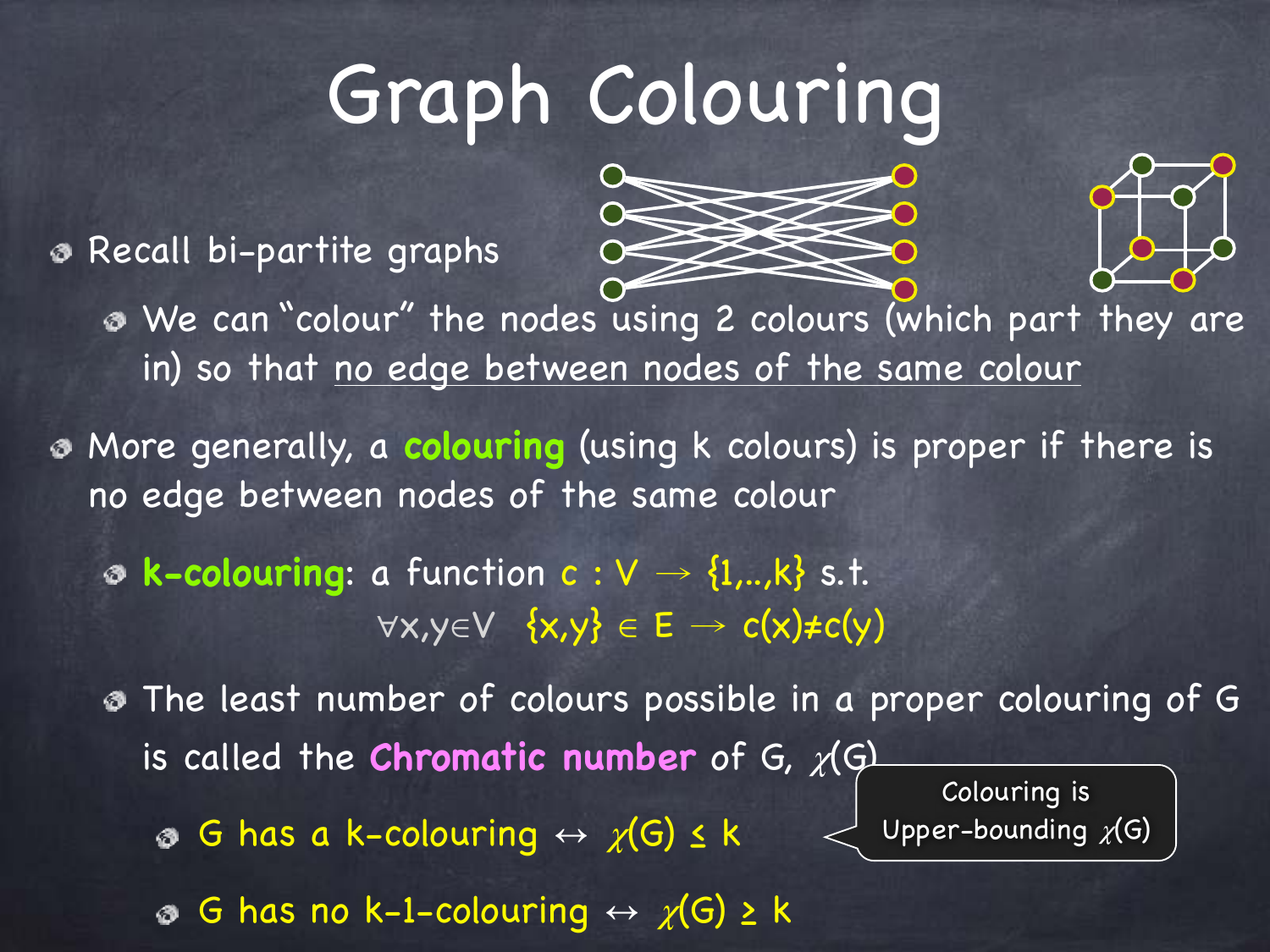## Graph Colouring Suppose H is a subgraph of G. Then:  $\circ$  G has a k-colouring  $\rightarrow$  H has a k-colouring i.e.,  $\chi(\mathsf{G}) \geq \chi(\mathsf{H}) \quad \mathord{<}\hspace{-4pt}\prec$  Lower-bounding  $\chi(\mathsf{G})$  $e.g., G$  has K<sub>n</sub> as a subgraph  $\rightarrow \chi(G)$  > n-1 (i.e.,  $\chi(G) \ge n$ ) **e.g., G** has  $C_n$  for odd n as a subgraph  $\rightarrow \chi(G)$  > 2 (coming up) Summary: One way to show  $k_{lower} \leq \chi(G) \leq k_{upper}$ Show a colouring  $c:V\rightarrow \{1,...,k_{upper}\}$ And show a subgraph H with  $k_{lower} \leq \chi(H)$ Isomorphism preserves  $\chi$  (exercise)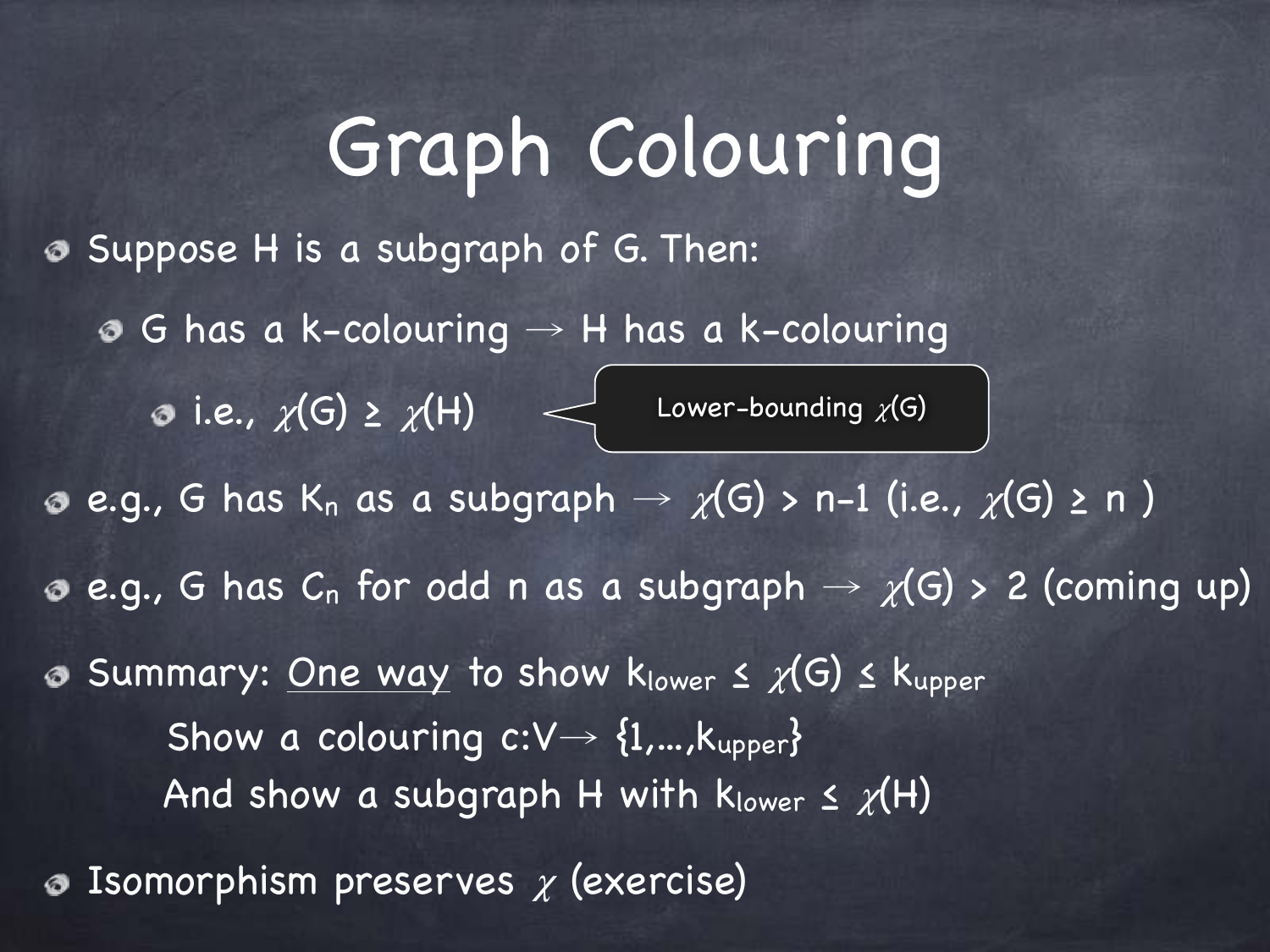## Graph Colouring

**The origins: map-making** 

"Graph": one node for each country; an edge between countries which share a border

Neighbouring countries shouldn't have the same colour. Use as few colours as possible.

Efficient algorithms known for colouring many special kinds of graphs with as few colours as possible

But computing chromatic number in general is believed to be  $\circledcirc$ "hard" (it is NP-hard)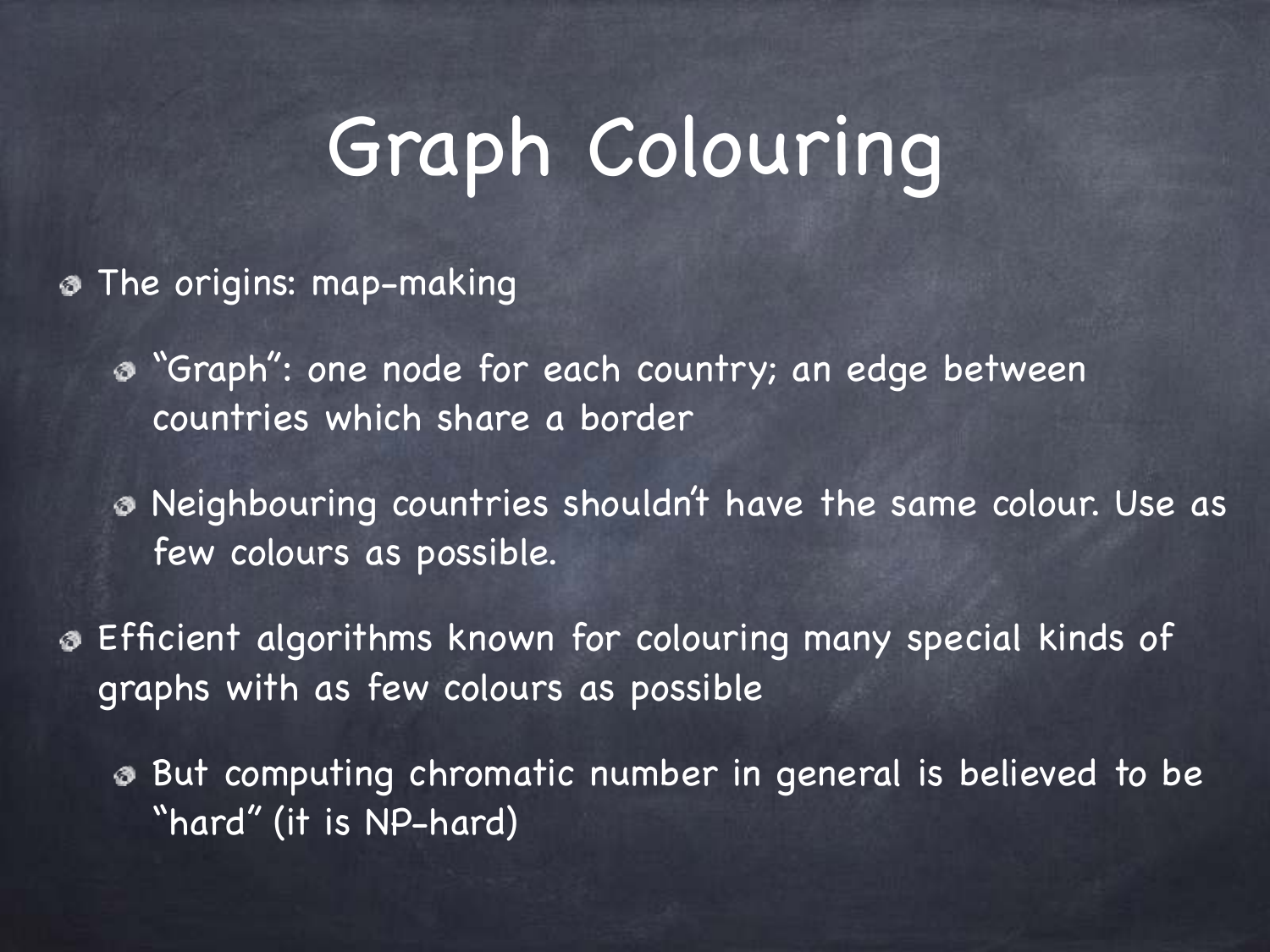## Bi-partite Graph

0

C<br>2k+1

2k

 $2k-1$ 

2k-2

Claim: for all integers n≥1, C2n+1 is not bi-partite

Base case: n=1. C<sub>3</sub> has chromatic number 3.

 $\odot$  Induction step: For all integers  $k \geq 2$ : Induction hypothesis:  $C_{2k-1}$  is not bi-partite (corresponds to n=k-1) To prove:  $C_{2k+1}$  is not bi-partite (corresponds to n=k)

• Will prove contrapositive:  $C_{2k+1}$  bi-partite  $\rightarrow C_{2k-1}$  bi-partite

- **Suppose a proper 2-colouring c:**{0,..,2k}  $\rightarrow$  {1,2} of C<sub>2k+1</sub>.
- **■** Then,  $c(0) \neq c(2k) \neq c(2k-1) \neq c(2k-2)$ . i.e.,  $c(0)=c(2k-1)\neq c(2k-2)$ .
- $\bullet$  Only edge in  $C_{2k-1}$  not in  $C_{2k+1}$  is  $\{0,2k-2\}$ .
- So c respects all edges of C2k-1.
- So  $\overline{c':} \{0,..,2k-2\} \rightarrow \{1,2\}$  with  $\overline{c'(u)} = c(u)$  a proper colouring of  $C_{2k-1}$ .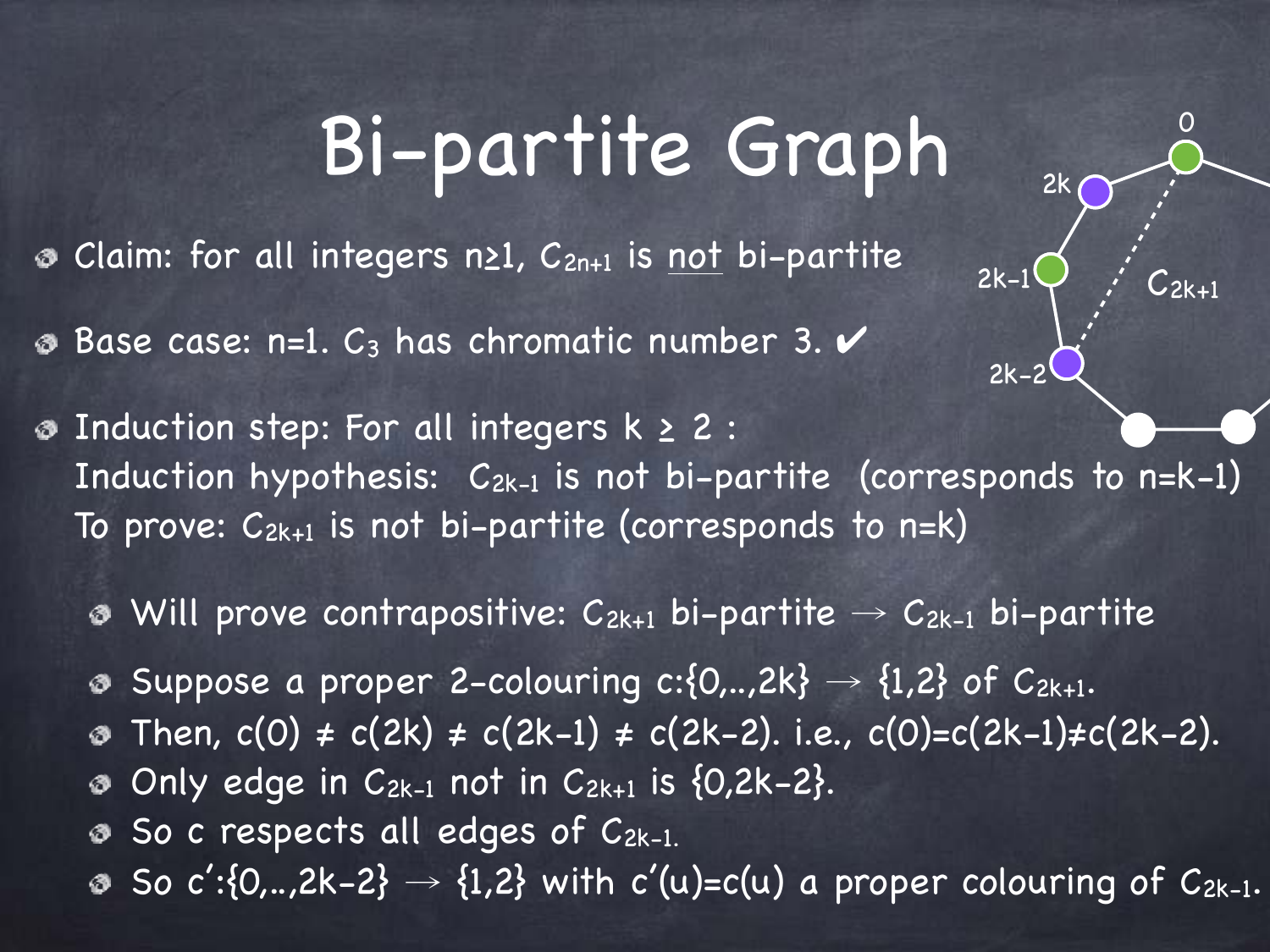When G has no odd cycle, this gives a 2-colouring

## Bi-partite Graph

**Theorem:** G (with  $|V|>1$ ) is bipartite iff it contains no odd cycle  $\n T\n b$  prove: If G not bipartite then it has an odd cycle v G ( $|V|$ >1) not bipartite  $\Rightarrow$  some such connected component u Fix v in this component and partition its nodes as  $\circledcirc$  $Q$ A = { x | dist(x,v) is even }, B = { x | dist(x,v) is odd } • Not bipartite  $\Rightarrow$   $\exists$  edge e={x,y} where x,y $\in$ A or x,y $\in$ B

W.l.o.g shortest paths from v to x,y are of the form P||Q and P||R where Q, R are paths from u to x,y and intersect only at u • Q and R are both even or both odd length Cycle Q||e||Rrev is an odd cycle y

x

 $\overline{D}$ 

R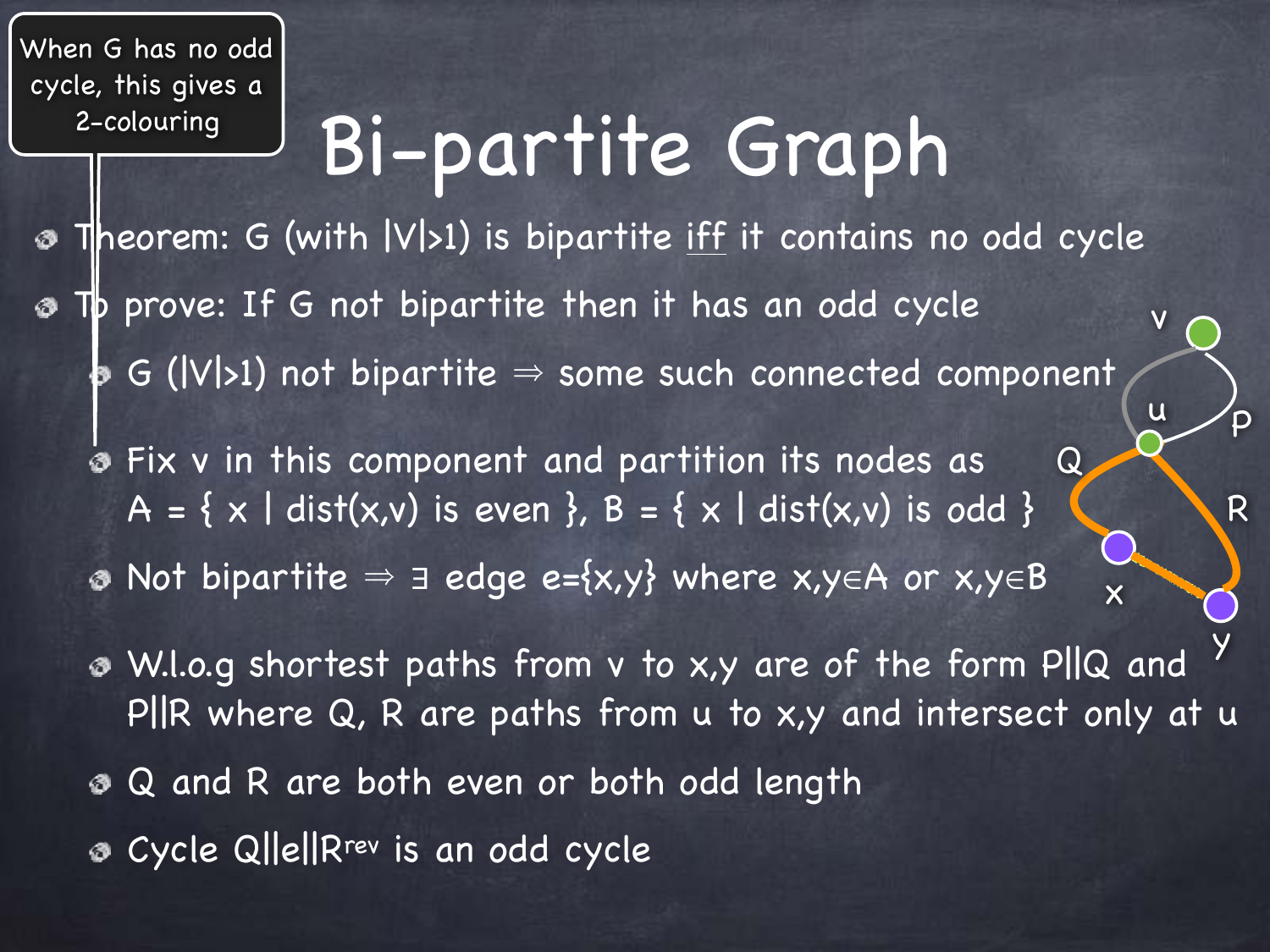## Complete Graph

• Suppose G has n nodes. Then,  $\chi(G)=n \leftrightarrow G$  is isomorphic to K<sub>n</sub>

 $\infty$  ←: Cannot colour K<sub>n</sub> with < n colours (by pigeonhole principle, two nodes with same colour!), and so  $\chi(K_n) = n$ .

→: We will prove the contrapositive: i.e., that if G with n nodes is not isomorphic to K<sub>n</sub>, then  $\chi(G)\neq n$ .

 $\bullet$  Suppose G=(V,E) is not isomorphic to K<sub>IVI</sub>  $\Rightarrow$   $\exists$  distinct  $u,v \in V$  s.t.  $\{u,v\} \notin E$ 

 $\Rightarrow$  A proper colouring which assigns the same colour to both  $u$  and  $v$ , and  $|V|-2$  other colours to other nodes  $\Rightarrow \chi(G) \le |V|-1$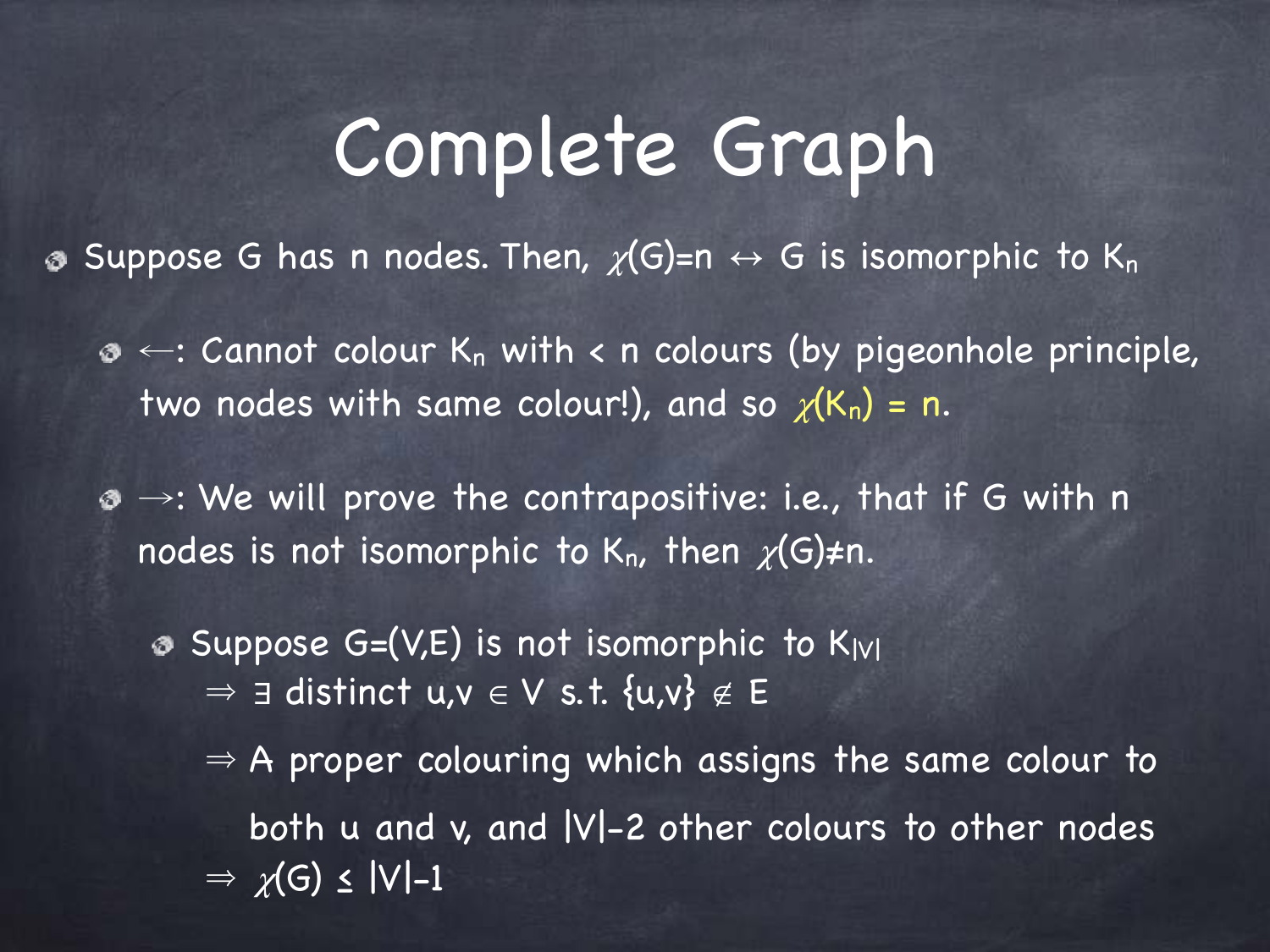## Cliques and Independent Sets

 $\odot$  Clique number  $\omega(G)$ : Largest k s.t. G has a subgraph isomorphic to  $K_k$ 

**(G) ≥ ω(G)**

 $\odot$  Independence number  $\alpha(G)$ : Largest k s.t. G has a set of k nodes with no edges among them Nodes of each colour corresponds to an independent set so at most  $\alpha(G)$  nodes  $\bullet$  Consider a colouring of G with  $\chi$ (G) colours.  $\infty$  n =  $\sum_c$  #nodes with colour c  $\leq \chi(G) \cdot \alpha(G)$ **(G) ≥ n/α(G) (G) ≤ Δ(G)+1**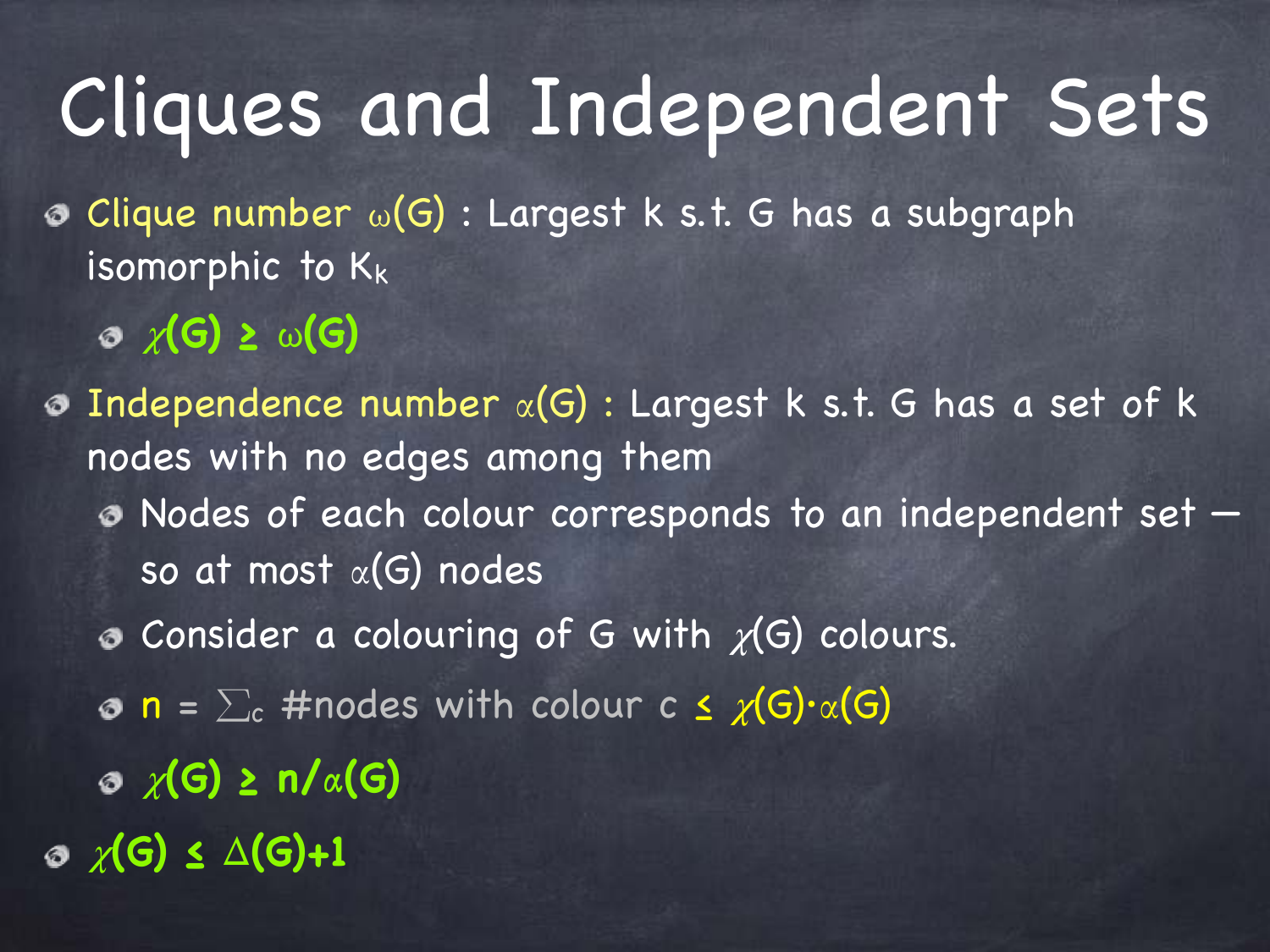Proof describes a recursive algorithm  $\mid$ for colouring with  $\Delta(G)+1$  colours

# thm plouring and Degree

+1 colours **h** all graphs,  $\chi$ (G) ≤  $\Delta$ (G)+1<sup><</sup> Fact: among connected graphs, equality holds only for  $K_n$  and  $C_{2n+1}$ 

o Proof by induction on the number of nodes, n

Base case: n=1. จ

There is only one such graph, for which  $\Delta(G)=0$ ,  $\chi(G)=1$ Induction step: For all integers k≥1: Induction hypothesis: for all G=(V,E) with  $|V|=k$ ,  $\chi(G) \leq \Delta(G)+1$ To prove: for all graphs G=(V,E) with  $|V|=k+1$ ,  $\chi(G) \leq \Delta(G)+1$ . Let G=(V,E) be an <u>arbitrary graph</u> with |V|=k+1.  $\prec$  Important! Let G'=(V',E') be obtained from G by removing some v∈V (i.e., V'=V-{v}) and all edges incident on it  $\bullet$  <u>|V'|=k</u>. So  $\chi$ (G') <u><  $\Delta$ (G')+1</u> <  $\Delta$ (G)+1. Colour G' with  $\Delta$ (G)+1 colours.

 $\infty$  deg(v)  $\leq \Delta(G)$ . So colour v with a colour in  $\{1,..,\Delta(G)+1\}$  that does not appear in its neighbourhood. Valid colouring. So  $\chi(G) \leq \Delta(G)+1$ .